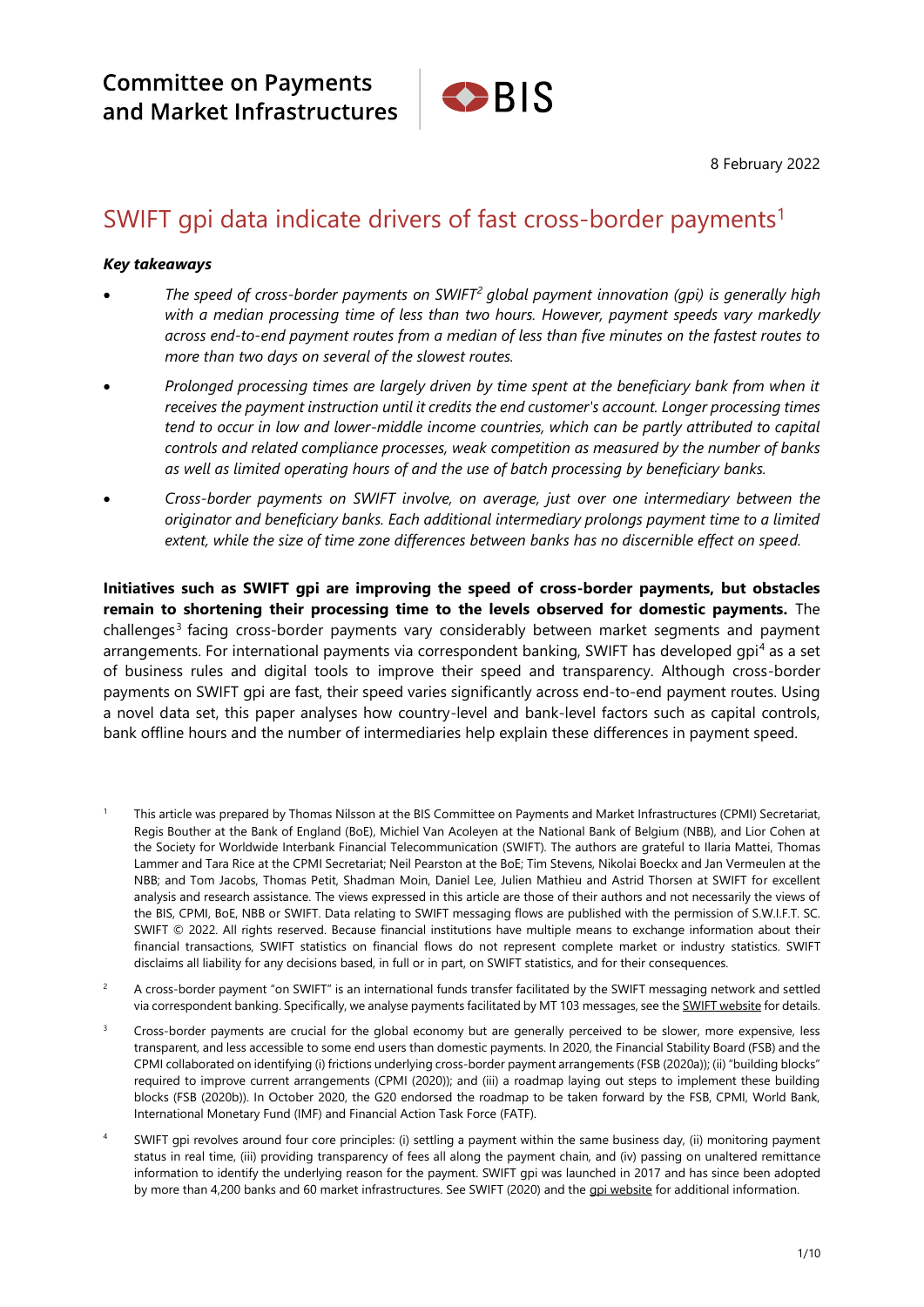### **New data from SWIFT gpi allow us to measure payment processing time at a granular level.** Every payment on SWIFT gpi has a unique end-to-end transaction identifier (UETR) which allows us to measure the time from when the originating bank forwards the payment instruction until the beneficiary bank credits the end customer's account. Our analysis is based on all payments with credit confirmations from September and October 2020 which cross jurisdictional borders and involve more than one financial group. We exclude euro-denominated payments between euro area countries. The data consist of approximately 20 million transactions covering 141 countries and dependent territories around the world. The data represent 48% by volume and 56% by value of all cross-border payments on SWIFT. As the data exclude cross-border payments through arrangements other than SWIFT gpi (for example, payments via card networks or money transfer operators), our results should be viewed in the context of SWIFT gpi only.

**The processing time of payments on SWIFT gpi is generally short but differs significantly between end-to-end payment routes.** The average payment processing time is eight hours and 36 minutes, while the median is only one hour and 38 minutes. Of the more than 57,000 potential, unique, end-to-end payment routes that exist on SWIFT, the top 20 routes (ranked by volume) account for 15% of total payments volume and 24% of total payments value. Many of these top routes are well-established links between high-income countries, in which most payments settle within minutes or even seconds. However, on less busy routes, some payments take hours or even days to settle. At first glance, regional characteristics play a large role. For example, the median processing time is less than 15 minutes for payments sent to Northern America and parts of Europe, whereas it is more than 22 hours for payments sent to Northern Africa and Southern and Central Asia (graph 1). This variation warrants a closer look at the determinants of processing time.



The use of this map does not constitute, and should not be construed as constituting, an expression of a position by the BIS regarding the legal status of, or sovereignty of any territory or its authorities, to the delimitation of international frontiers and boundaries and/or to the name and designation of any territory, city or area. See Table A3 in the Technical appendix for the constituent countries of each region.

Source: SWIFT Observer Analytics.

**The timeline of a payment on SWIFT gpi can be split into three legs: the originator, inflight and beneficiary leg (graph 2).** We only observe in-flight and beneficiary time: in-flight time begins when the originating bank initiates the payment on SWIFT gpi, and it ends when the (last) intermediary bank or financial market infrastructure (FMI) forwards the instruction to the beneficiary bank. If there are no intermediary banks or FMIs, in-flight time is zero. Beneficiary time begins when the beneficiary bank receives the instruction, and it ends when the beneficiary bank credits the end customer's account. For the beneficiary leg, we use *processing time*, which excludes banks' offline hours such as weekends and holidays, and for the in-flight leg, we use *elapsed time* (see the Technical appendix for details).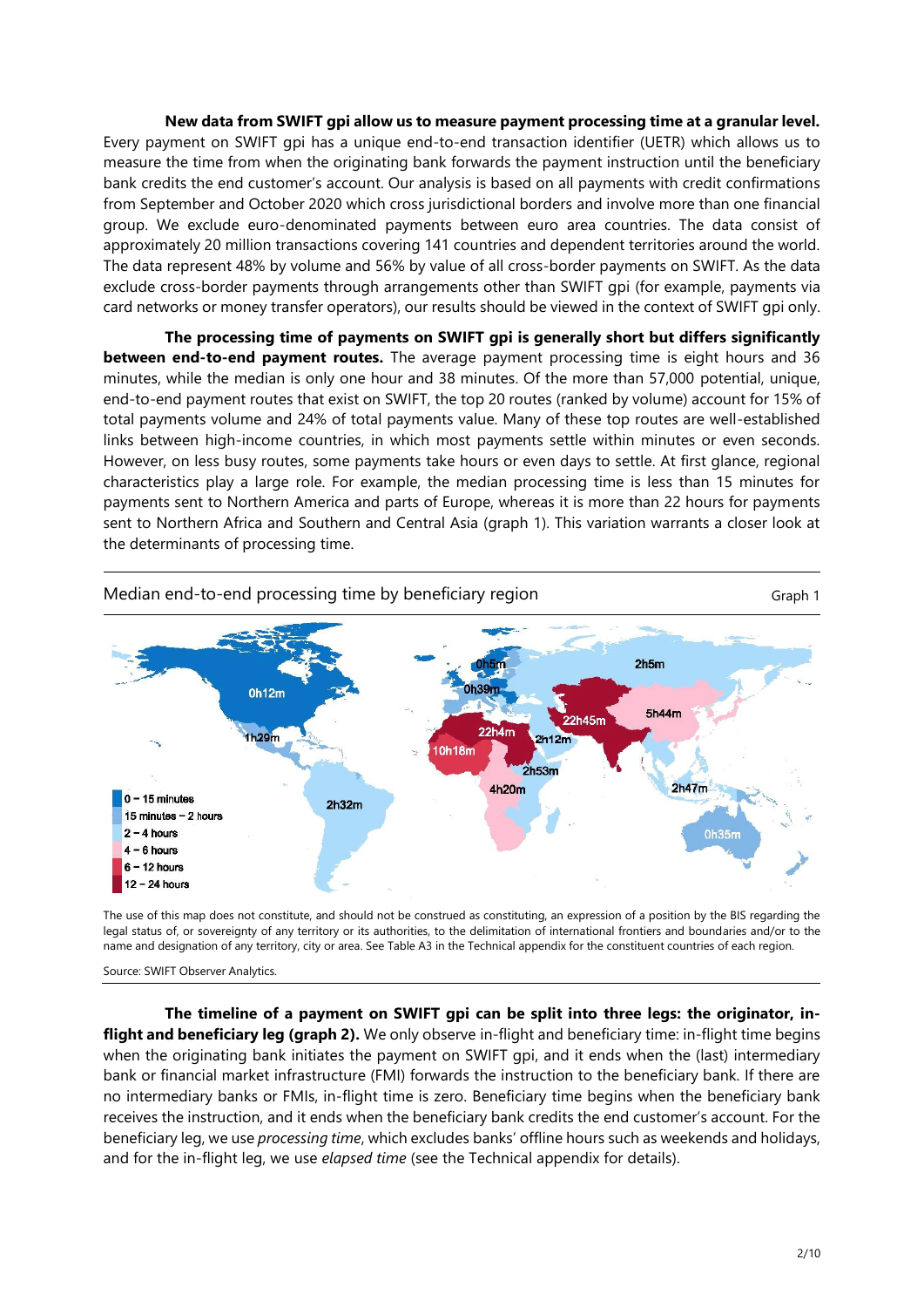

Data from the SWIFT gpi Observer only track the in-flight and beneficiary legs, that is, the blue and red parts of processing time and elapsed time, respectively. See the Technical appendix for a discussion of the pros and cons of using processing time versus elapsed time.

#### **Payments spend noticeably more time at the beneficiary leg than at the in-flight leg.**

Intermediary banks (if any) process 78% of payments in less than five minutes. Beneficiary banks only process 33% of payments in that time, thus reducing the share of payments with an end-to-end time under five minutes to just 25% (graph 3a). Generally, payments with end-to-end processing times that exceed hours or even days tend to spend more time at the beneficiary leg. For example, in the slower beneficiary regions such as Northern Africa and Southern and Central Asia, the beneficiary leg is by far the most timeconsuming part of the average payment route (Technical appendix, Graph A2).

# Most of the observable payment processing time is spent at the beneficiary leg straph 3



… and is highly correlated with a number of country-level variables<sup>2</sup>



<sup>1</sup> End-to-end time is the sum of in-flight time and beneficiary time. <sup>2</sup> An upward (downward) arrow indicates a positive (negative) coefficient of the variable on beneficiary time. " $R^2$  of the variable in isolation" is the variance explained by a single regressor on beneficiary time in a bivariate model, and "R<sup>2</sup> increase from adding the variable" is the minimum additional variance explained by adding the variable to partial least squares regressions across all other country-level variables in our data set. See the Technical appendix for details. Source: SWIFT Observer Analytics.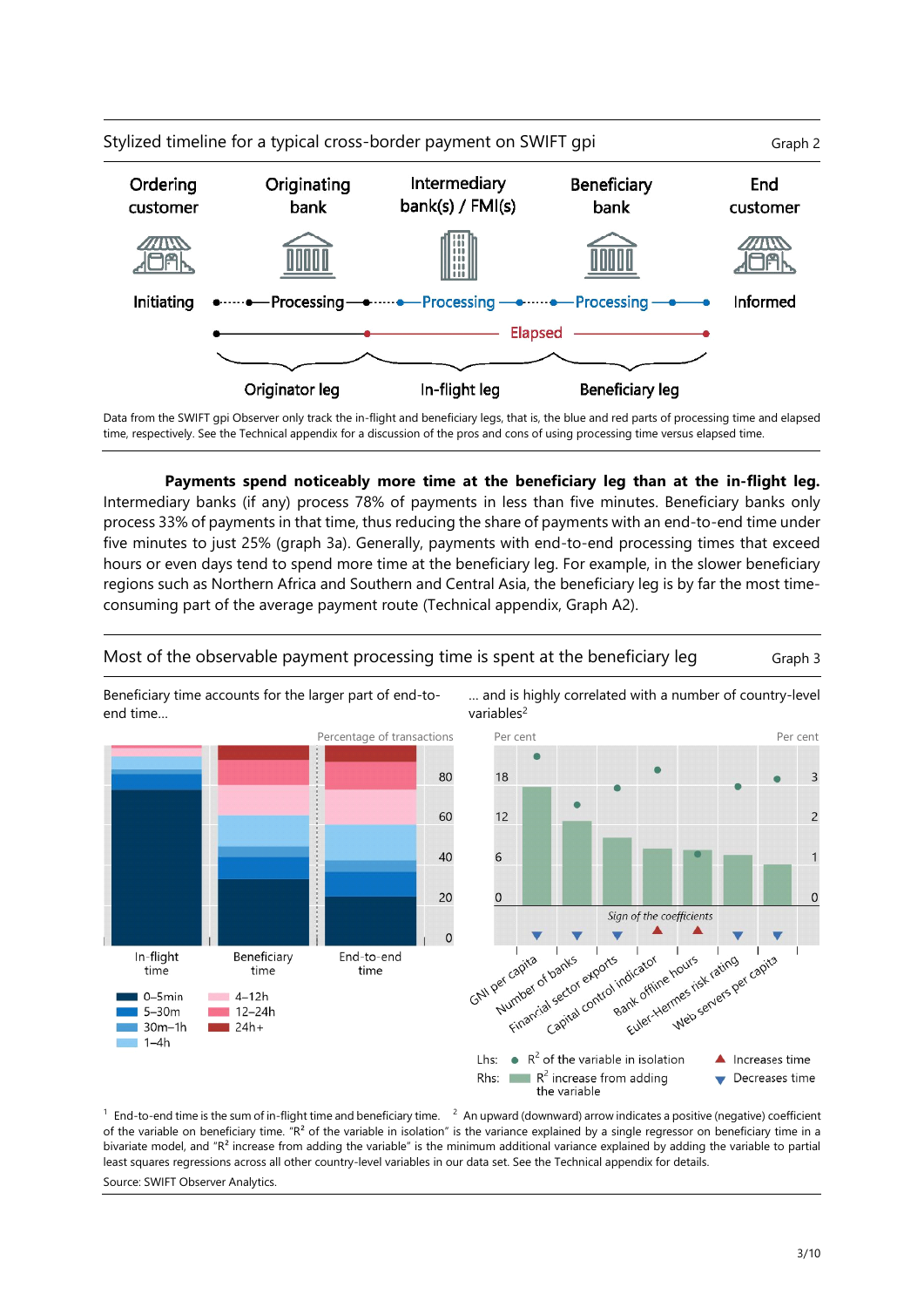**Multiple factors affect time spent at the beneficiary, but the individual effect of any single factor is unclear.** To investigate beneficiary time, we supplement the data from SWIFT gpi with countrylevel statistics such as the GNI per capita as well as indicators of capital controls and bank offline hours.<sup>5</sup> While several country-level variables are associated with either shorter or longer beneficiary times, these variables are highly correlated, which clouds the estimation of their individual effects on processing time (see the Technical appendix for details). However, we find that certain key country-level variables explain much of the variance in processing time and possess additional explanatory power over all other available variables in the data set (graph 3b). Variables correlated with shorter processing times include the GNI per capita, number of banks, financial sector exports, number of internet servers per capita and Euler-Hermes credit risk rating, which measures the risk of non-payment by companies in each country. Variables correlated with longer processing times include capital controls and bank offline hours.

**Countries with substantial capital controls tend to have higher payment processing times at the beneficiary leg (graph 4, left-hand panel).<sup>6</sup>** For beneficiary countries, we average the controls indicator for inflows across payments pertaining to ten different asset classes. The indicator takes values between zero and one, with one indicating restrictions on all asset classes. Capital controls remain an integral part of a country's policy toolkit to limit the spread of international economic disturbances. However, such restrictions typically involve burdensome compliance processes and other manual interventions due to documentation requests and balance of payments reporting, which in turn increase processing time at the beneficiary bank before funds can be released to the end customer's account.



<sup>1</sup> Processing time on the y-axis is the log of processing time. Bubble size represents the volume of payments received. Sources: SWIFT Observer Analytics; World Bank, CIA World Factbook and Fernández et al (2016).

**Longer offline hours at beneficiary banks tend to increase payment processing time (graph 4, centre panel).** We measure the offline hours of a beneficiary bank by counting the number of consecutive hours in which the bank does not confirm transactions during a regular business day and averaging over our sample period. More offline hours not only limit the time during which banks process

<sup>5</sup> We use World Bank and CIA World Factbook statistics as well as capital control indicators for 100 countries compiled by Fernández et al (2016) based on the IMF's Annual Report on Exchange Arrangements and Exchange Restrictions (AREAER).

<sup>6</sup> On one hand, capital controls are influenced by country-specific factors, such as the balance of payments and macroeconomic management, and could be endogenous. On the other hand, governments have discretion in deciding whether to implement controls. Using random forest regression, we were unable to predict a country's capital control indicator based on any subset of the 74 other country-level variables in our data set. Hence, for the purposes of our analysis of payment speed, we treat the capital control indicator as exogenous, subject to its high correlation with other country-level variables. Our approach does not constitute an expression of a position by the BIS regarding a country's choice to implement capital controls.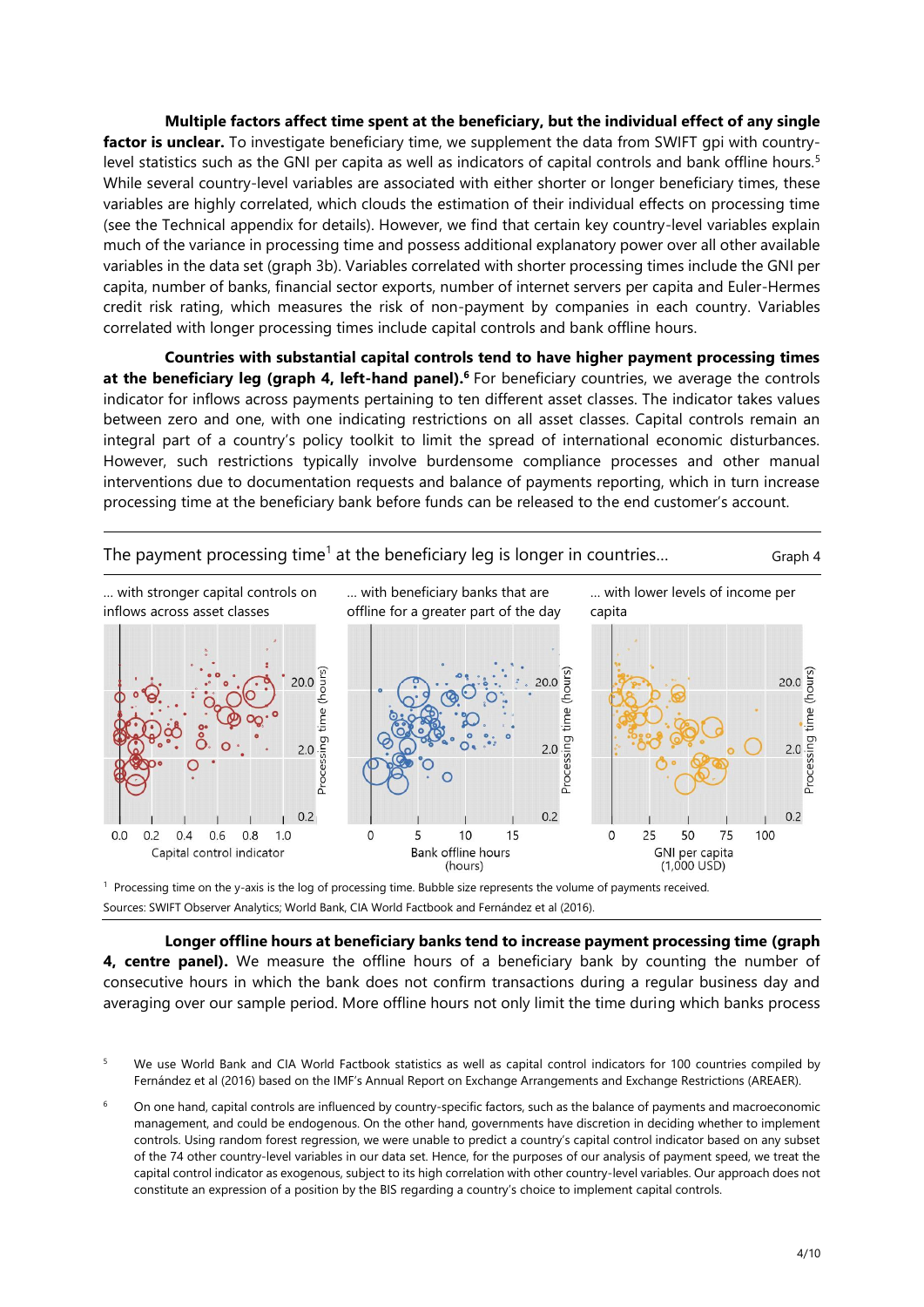payments but are also correlated with the use of batch processing, that is, the extent to which banks execute payments in batches at specific times during the day rather than on a transaction-by-transaction basis. Both effects cause delays and increase time spent at the beneficiary leg.

**Payments to banks located in high and upper-middle income countries are generally faster (graph 4, right-hand panel).** GNI per capita is the strongest predictor of beneficiary processing time as it is strongly correlated with, and thus acts as a proxy for, a long list of variables which could affect payment speed. In addition to capital controls and bank offline hours, these include the Euler-Hermes risk rating, which is likely associated with more stringent know-your-customer (KYC) due diligence checks, and the exports of the financial and insurance sectors relative to overall GDP and other import-export oriented metrics. This indicates that open economies with large financial sectors are likely to attract global banks and investment in financial market infrastructure to support faster processing of cross-border payments.

**Additional intermediaries on the payment route extend time spent at the in-flight leg, but this extension is limited compared to time spent at the beneficiary leg.** When more intermediary banks are involved, a payment undergoes further processing, possibly including manual interventions such as compliance checks, and may have to pass through additional market infrastructures (for example, domestic RTGS systems). As a result, average elapsed time increases, and so does the variance of the time distribution (graph 5, left-hand panel). However, the minimum and lower quartiles of time remain close to zero regardless of the number of intermediaries. In most cases, especially when only one or two intermediaries are involved, the intermediaries are global correspondent banks that have streamlined and automated their processes to add little to no time to the in-flight leg. Payments with three or more intermediaries are slower, but the average time increase per added intermediary is still lower than the almost eight hours spent on average at the beneficiary leg. Notably, cross-border payments on SWIFT involve just over one intermediary on average, and payments with three or more intermediaries represent less than one per cent of total payment volume. These results indicate that the SWIFT gpi service level agreement, requiring participating banks to facilitate same-day use of funds, increases payment speed.



<sup>1</sup> The share of total payment volume is shown below the x-axes (excluding payments with zero intermediaries in graph 5a) and the maximum elapsed time is always 10 days. <sup>2</sup> The time zone difference is the beneficiary's UTC offset less the originator's UTC offset, for example, the time zone difference of a payment travelling from Hong Kong (UTC+8) to Stockholm (UTC+1) is -7. Any absolute difference above 12 is converted to the corresponding difference in the opposite direction around the world, for example, a difference from Hong Kong (UTC+8) to New York (UTC-5) at -13 is converted to +11. "[x, y)" means from x to but *excluding* y, whereas "[x, y]" means from x to and *including* y. Sources: SWIFT Observer Analytics.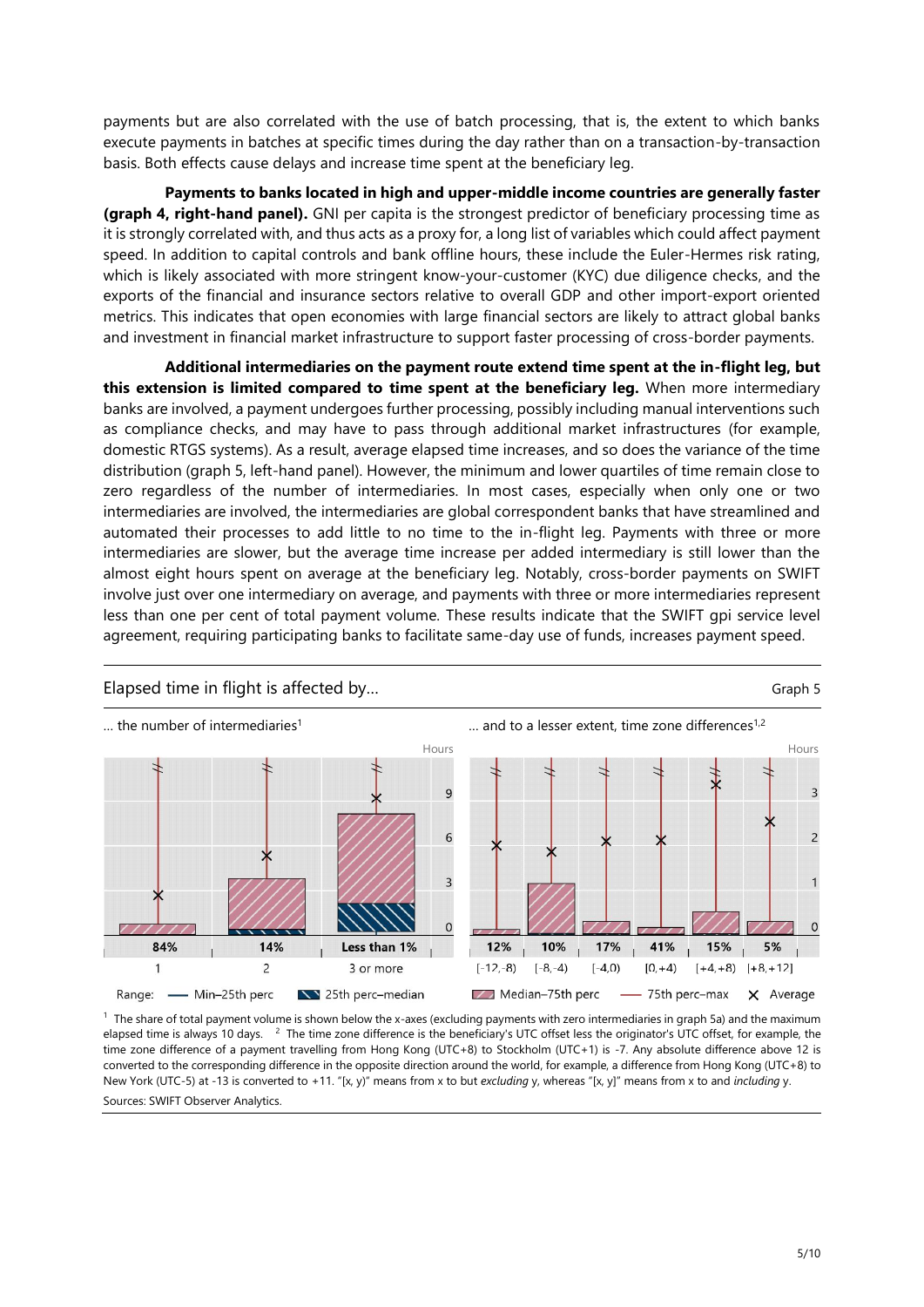**The size of the time zone difference between the originator and beneficiary banks has no measurable effect on payment speed. However, the direction matters: payments sent "with the sun", that is, from east to west, tend to be faster than payments sent in the opposite direction.** Time zone differences have the potential to reduce the number of overlapping operating hours among banks and market infrastructures on the payment route. When a payment arrives at a bank or payment system during offline hours, it must wait for the relevant institution to open to be processed, and its elapsed time in flight increases. Payments sent from east to west are less likely to arrive during overnight offline hours, which could explain why they are nearly 30 minutes faster on average than those sent from west to east (graph 5, right-hand panel). However, the average elapsed time neither strictly increases nor decreases with the absolute size of the time zone difference. This could reflect how global correspondent banks with close to 24/7 operations drive down the average elapsed time on the busiest payment routes. For example, the slower Korea to China route dominates the time zone difference bracket between -4 and 0 hours, while the faster United Kingdom to United States route dominates the bracket between -8 and -4 hours.

**The volume of payments to the beneficiary country, the payment amount and whether it involves a currency conversion hardly affect processing time.** The level of correspondent banking activity on a specific payment route is a poor predictor of speed; <sup>7</sup> other factors likely cloud any efficiency gains by banks serving busy payment routes. The payment amount is also uncorrelated with speed, which is less surprising given that all payments on SWIFT gpi must adhere to the same business rules, use similar arrangements and settle through identical infrastructure regardless of their amount. With SWIFT gpi data, we can only observe currency conversions by intermediary banks, not by beneficiary banks, and this currency conversion has no clear association with shorter or longer end-to-end processing times.

**Regular collection of data over time from a given range of market participants could provide a basis for better estimates of the individual effects of capital controls and other countrylevel variables on processing time.** Once SWIFT gpi has been operational for a longer period, over which countries loosened or tightened their capital controls and data on payment speed have been consistently compiled, it would be possible to quantify the effects of capital controls, offline hours, and other variables of interest more accurately. In addition, case studies of particularly relevant payment routes could provide a better understanding of the specific compliance processes that cause delays. As additional banks adopt SWIFT gpi, and SWIFT can then track the processing time of more cross-border payments, future analyses of payment speed could cover a larger share of cross-border payments via correspondent banking.

## References

Committee on Payments and Market Infrastructures (CPMI) (2020): *[Enhancing cross-border payments:](https://www.bis.org/cpmi/publ/d193.htm)  [building blocks of a global roadmap](https://www.bis.org/cpmi/publ/d193.htm) – Stage 2 report to the G20,* 13 July.

Fernández, A, A Klein, A Rebucci, M Schindler and M Uribe (2016): "[Capital Control Measures: A New](http://www.columbia.edu/~mu2166/fkrsu)  [Dataset](http://www.columbia.edu/~mu2166/fkrsu)", *IMF Economic Review*, vol 64, no 3, August, pp 548–574.

Financial Stability Board (FSB) (2020a): *[Enhancing Cross-border Payments](https://www.fsb.org/2020/04/enhancing-cross-border-payments-stage-1-report-to-the-g20/) – Stage 1 report to the G20,* 9 April.

——— (2020b): *[Enhancing Cross-border Payments](https://www.fsb.org/2020/10/enhancing-cross-border-payments-stage-3-roadmap/) – Stage 3 roadmap,* 13 October.

Garthwaite, P H (1994): ["An interpretation of partial least squares"](https://www.jstor.org/stable/2291207), *Journal of the American Statistical Association*, vol 89, no 425, pp 122-127.

SWIFT (2020): "SWIFT gpi – [Driving a payments revolution](https://www.swift.com/news-events/news/swift-gpi-driving-payments-revolution)", *SWIFT info paper*, October.

 $7$  This also apparent from graphs 4a-c, which show no clear relationship between volume (bubble size) and payment speed.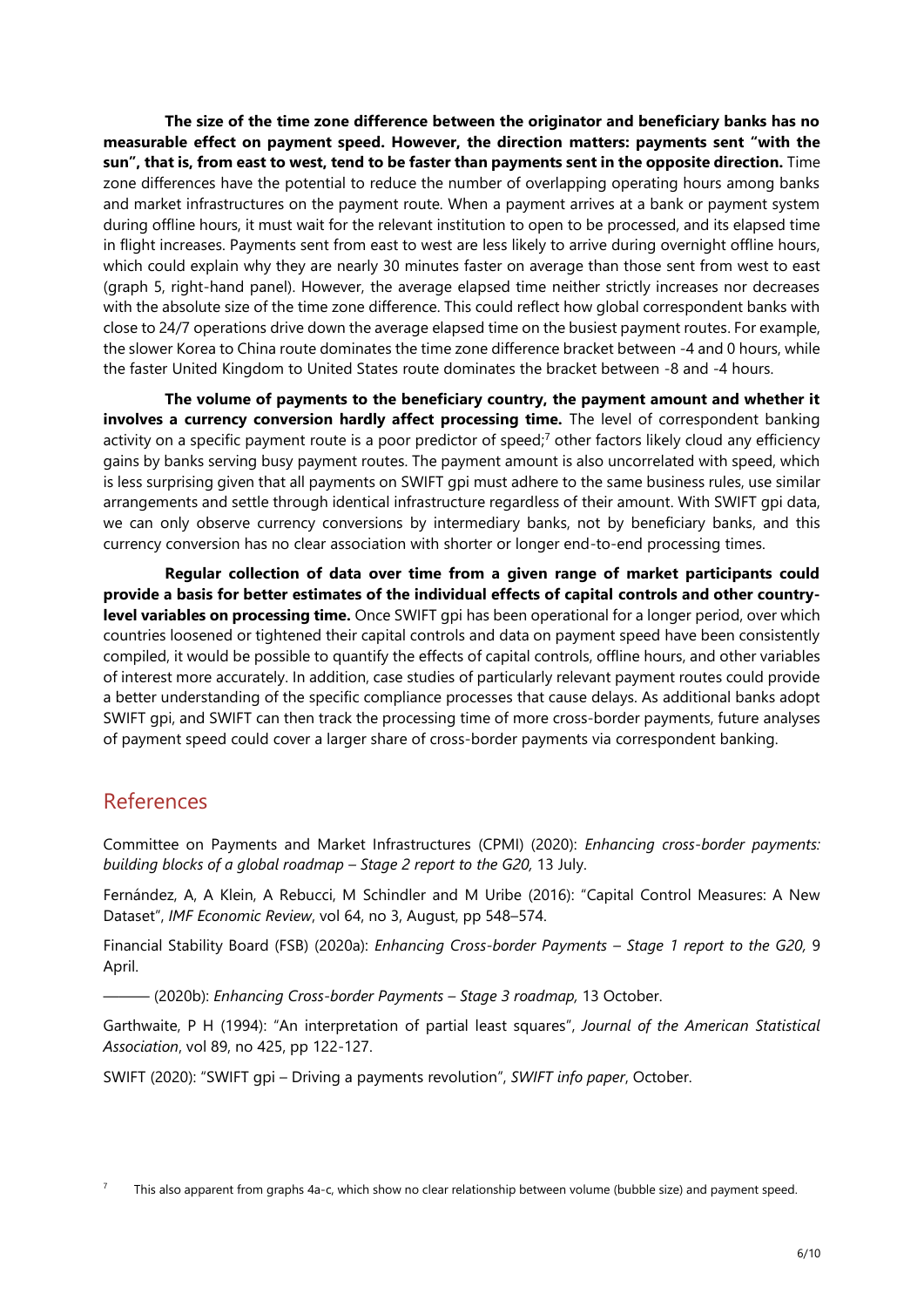# Technical appendix

### Analysis based on routes rather than corridors

Our data set is not only novel in that it contains granular information on payment speed; it also applies a general modification at SWIFT Business Intelligence (BI) from corridor-based to route-based analysis of transaction flows. SWIFT BI differentiates between two types of flows:

- *Commercial flows*, also called *routes*, refer to the payment instruction sent by the bank of a client A, typically a corporate client, to the bank of a client B for the import of goods or services. Commercial flows of funds thus mirror the trade flows of goods and services.
- *Financial flows*, also called *corridors*, refer to the individual payments along the route needed to settle the payment obligation of client A to client B.

As an illustrative example, consider nine payment obligations from clients in Argentina, Brazil and Colombia via correspondent banks in the United States to clients in Australia, Bhutan and China (Graph A1). Each route represents one obligation, while each corridor only represents a part of an obligation, and the number of unique routes is higher than the number of unique corridors.

This has implications for an analysis of payment speed, as calculating end-to-end processing time requires route-based data, and for further analysis of, for example, the apparent decline in correspondent banking relationships.



### The difference between processing time and elapsed time

In our analysis we use two different measures of payment time:

- *Processing time* is the time it takes each bank to process a payment, from when a bank receives the payment instruction until it either forwards the instruction (in the case of the originating and intermediary banks) or credits the end customer (in the case of the beneficiary bank). Processing time corrects for a bank's offline hours by excluding overnight hours between business days as well as weekends and public holidays in the bank's country location.
- *Elapsed time* is the time it takes for a payment to be credited to the end customer, from when the payment is initiated on SWIFT gpi by the originating bank to when the beneficiary bank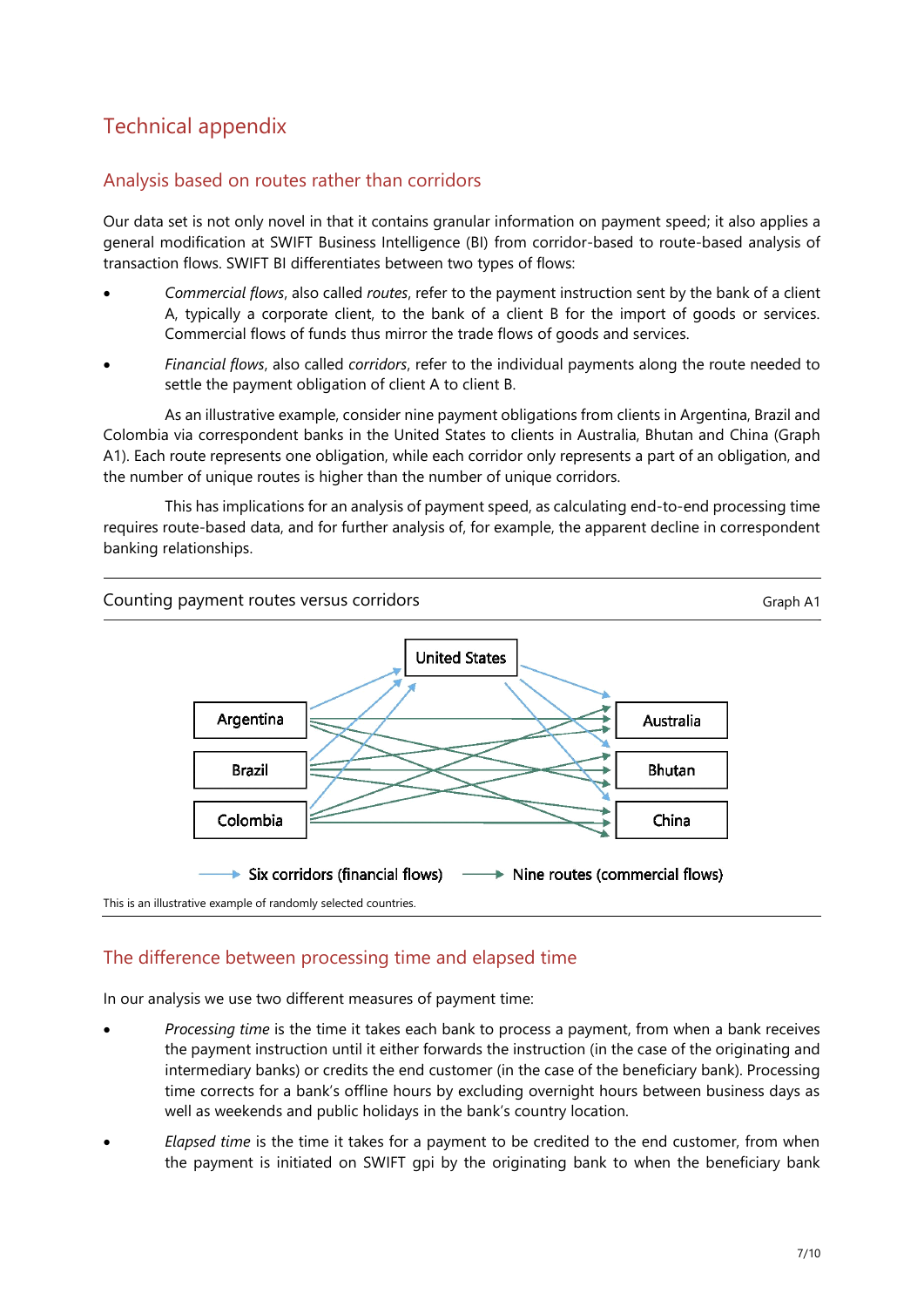credits the end customer's account, including all types of offline hours. Elapsed time is strictly greater than or equal to processing time.

Processing time, on the one hand, favours banks with shorter operating hours that may be considered more efficient at processing payments relative to banks with longer operating hours. We use processing time for our analysis of time spent at the beneficiary leg to control for the effects of weekends and public holidays and focus on factors that increase the active time spent by the beneficiary banks on compliance processes and other manual interventions.

Elapsed time, on the other hand, considers other factors influencing payment speed such as how the number of intermediaries and time zone differences may add additional waiting time between banks' processing windows if their operating hours do not overlap. Hence, we use elapsed time for analysing the in-flight leg.

Notably, our conclusions regarding both in-flight and beneficiary time are unaffected by whether we base the analysis on processing time or elapsed time.

### The split between in-flight and beneficiary time by region

Across all beneficiary regions, more than half of processing time is spent at the beneficiary leg on average (Graph A2). The regions with higher median processing times (Graph 1) tend to spend a higher proportion of time at the beneficiary leg relative to the in-flight leg. For example, in the slower beneficiary regions such as Northern Africa and Southern and Central Asia, accounting for more than 95% of processing time, the beneficiary leg is by far the more time-consuming part of the average gpi payment route.



Beneficiary time as the average percentage of end-to-end processing time Graph A2

The use of this map does not constitute, and should not be construed as constituting, an expression of a position by the BIS regarding the legal status of, or sovereignty of any territory or its authorities, to the delimitation of international frontiers and boundaries and/or to the name and designation of any territory, city or area. See Table A3 for the constituent countries of each region.

Source: SWIFT Observer Analytics.

### Methodology for analysing beneficiary time

We observe that processing time at the beneficiary leg is highly country-specific, so to identify variables that potentially affect beneficiary time, we augment the SWIFT gpi transaction data with country-level statistics from the World Bank and CIA World Factbook.

However, the data for several of the small countries and dependent territories contain missing values. Rather than excluding those countries, we impute the missing values using an iterative regression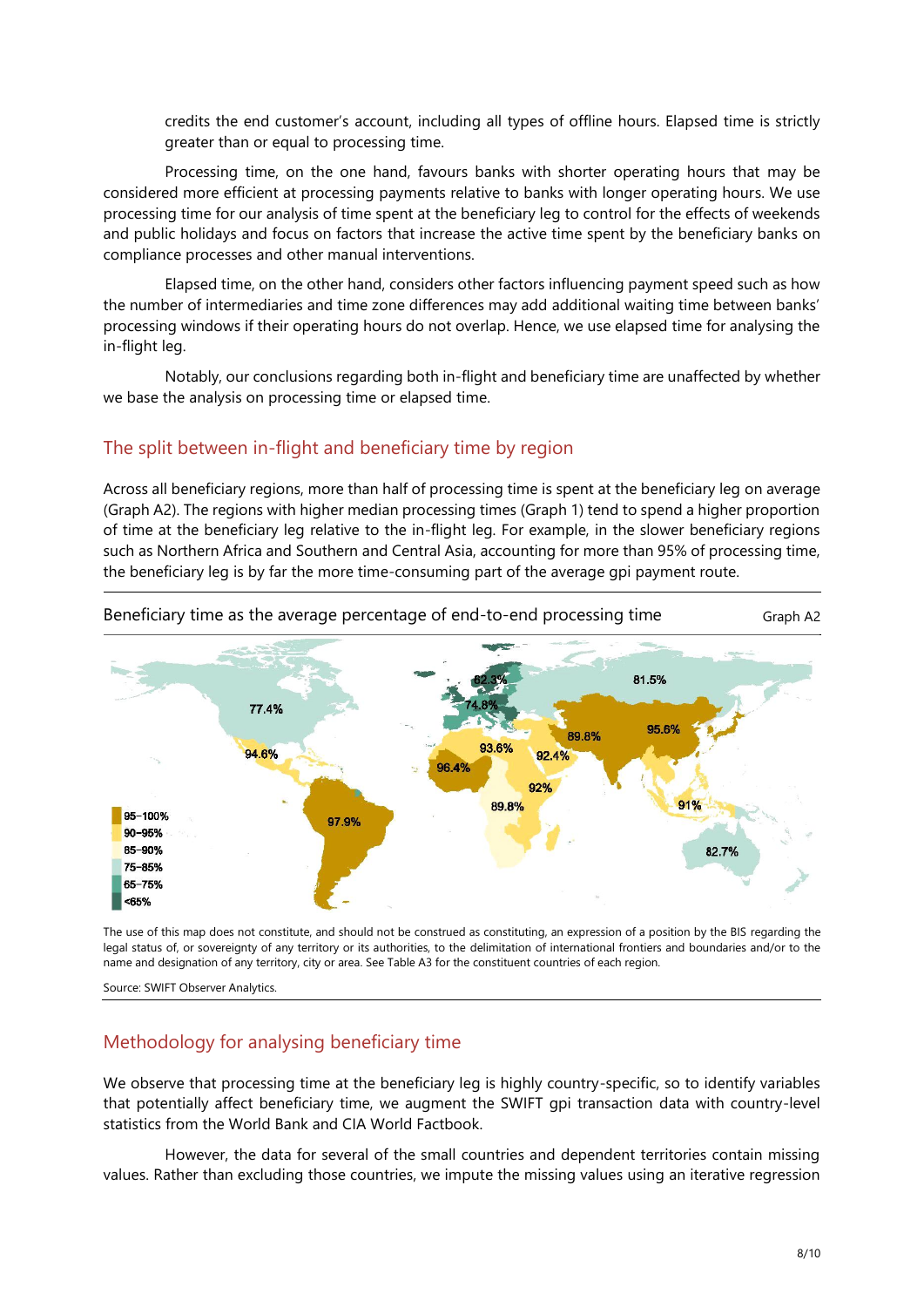tree approach. To increase the accuracy of our imputation method, we regress each country-level variable on a data set which is further enriched with additional variables that do not significantly correlate with beneficiary time. The data set for our analysis contains 75 country-level variables (Table A1). Including imputed values in our dataset does not materially affect the results of our model for two reasons:

- 1. The imputation accuracy is high for almost all variables, with only 4 out of 75 variables exceeding a range-normalised root mean square error  $(RMSE)^8$  of 0.3.
- 2. The countries for which data are missing tend to have lower payment volumes, so the enriched payments data set contains actual (ie, non-imputed) country-level statistics for most data points. All the 75 variables use actual data for more than 80% of payments volume, while 27 of them use actual data for more than 99.9% of payments volume.

| Overview of county-level variables |                       | Table A1                                                                                                                                                                                                   |
|------------------------------------|-----------------------|------------------------------------------------------------------------------------------------------------------------------------------------------------------------------------------------------------|
| Source                             | Number of variables   | Dimensions covered                                                                                                                                                                                         |
| <b>SWIFT</b>                       | 3                     | Banking sector statistics                                                                                                                                                                                  |
| Euler Hermes                       |                       | Country medium-term risk rating                                                                                                                                                                            |
| ITU                                |                       | Global cybersecurity index                                                                                                                                                                                 |
| <b>CLS</b>                         | $\mathbf{2}^{\prime}$ | CLS participant countries and eligible currencies                                                                                                                                                          |
| Fernández et al (2016)             |                       | Capital control indicator on inflows, averaged across all ten asset<br>classes                                                                                                                             |
| World Bank                         | 38                    | Statistics covering demography, income, wealth, sectorial activities,<br>health and welfare, technological development, financial sector<br>activity, travel and tourism, international trade and payments |
| World Bank GFD                     | 8                     | Additional statistics on the banking sector and payments (credit<br>cards, number of banks, etc)                                                                                                           |
| CIA World Factbook                 | 21                    | Additional statistics on telecommunications, income, wealth and<br>demographics                                                                                                                            |

The variables in our data set that likely affect beneficiary time are strongly correlated and interact in nonlinear ways in their effect on beneficiary time. As our data set is cross-sectional, we do not observe how the processing time at beneficiary banks in any specific country develops over time. Given the multicollinearity of country-level variables, we are unable to identify the causal effect of any individual predictor, such as the capital controls indicator, using log-linear regression or regression trees.

We use Partial Least Squares Regression (PSLR), which is a so-called "supervised" method: when constructing the principal components, PSLR only considers the components that have direct explanatory power over the outcome variable (ie, beneficiary time in our analysis).<sup>9</sup>

Like any regression method, PSLR will not be able to accurately estimate regression coefficients in a data set with multicollinearity. However, model fit and variance explained (usually expressed in terms of  $R<sup>2</sup>$ ) can be accurately estimated, and the calculation method is numerically stable. This implies that, unlike the *size* of a coefficient which depends on how many times another correlated variable is included, the *sign* of the coefficient can be accurately estimated. PSLR thus allows us to estimate the directional effects of the variables of interest, indicating whether they tend to increase or decrease processing time at the beneficiary leg.

To determine the directional effect of a variable, we calculate a factor which resembles the etasquared (*η*²) used in ANOVA modelling. First, we estimate the R² of every variable in isolation and subtract that from the combined explanatory power of all possible variable pairs. Second, we perform this calculation on 65 subsamples of the dataset, resulting in an estimate of the additional variance that each

<sup>&</sup>lt;sup>8</sup> RMSE is a measure of the average prediction error of the model.

<sup>&</sup>lt;sup>9</sup> See Garthwaite (1994) for an overview of the PSLR method.